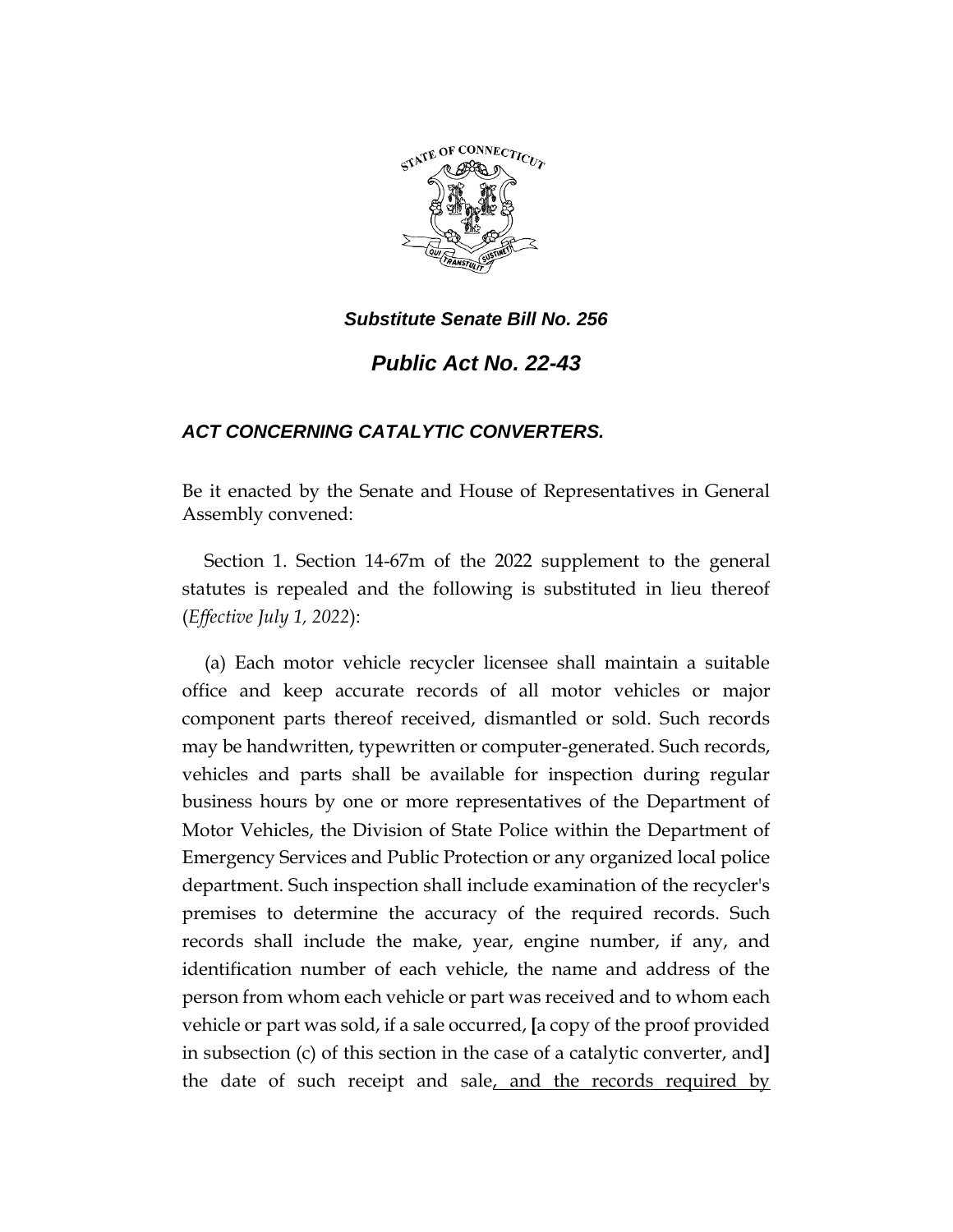subparagraph (C) of subdivision (2) of subsection (c) of this section. The records shall be maintained for a period of two years after each receipt or sale. Twice a month, each such licensee shall mail to the Commissioner of Motor Vehicles a list of all motor vehicles received, stating the make, year, engine number, if any, and identification number of each such vehicle. The list, on a form approved by the commissioner, shall be mailed or delivered to the commissioner on or before the twentieth day of each month, covering the first fifteen days of that month, and on or before the fifth day of each month, covering the sixteenth through the last day of the preceding month. A recycler shall report the information contained on such lists to the National Motor Vehicle Title Information System under 49 USC Section 30504, as amended from time to time. Nothing in this subsection shall be construed to require the department to report any of such information to said title information system.

(b) No motor vehicle recycler licensee may receive a motor vehicle unless the licensee receives the vehicle's certificate of title, if the vehicle is required to have title, or a copy of the vehicle's certificate of title made by an insurance company pursuant to section 14-16c, at the time of receipt of the vehicle. Upon receipt of any such certificate or copy, such licensee shall stamp on it the word "JUNKED" in one-inch-high letters not to exceed three inches in length. Any certificate of title received, other than a title acquired for use in connection with the licensee's business, shall accompany the list sent pursuant to subsection (a) of this section. Any such copy received shall be maintained for as long as the junk is on the licensee's premises. If the Commissioner of Motor Vehicles determines that information concerning junked motor vehicles required to be reported by a licensee to the National Motor Vehicle Title Information System under 49 USC Sections 30501 to 30505, inclusive, as amended from time to time, and 28 CFR Sections 25.51 to 25.57, inclusive, as amended from time to time, is available to the department on a regular basis from the National Motor Vehicle Title Information

*Public Act No. 22-43 2 of 10*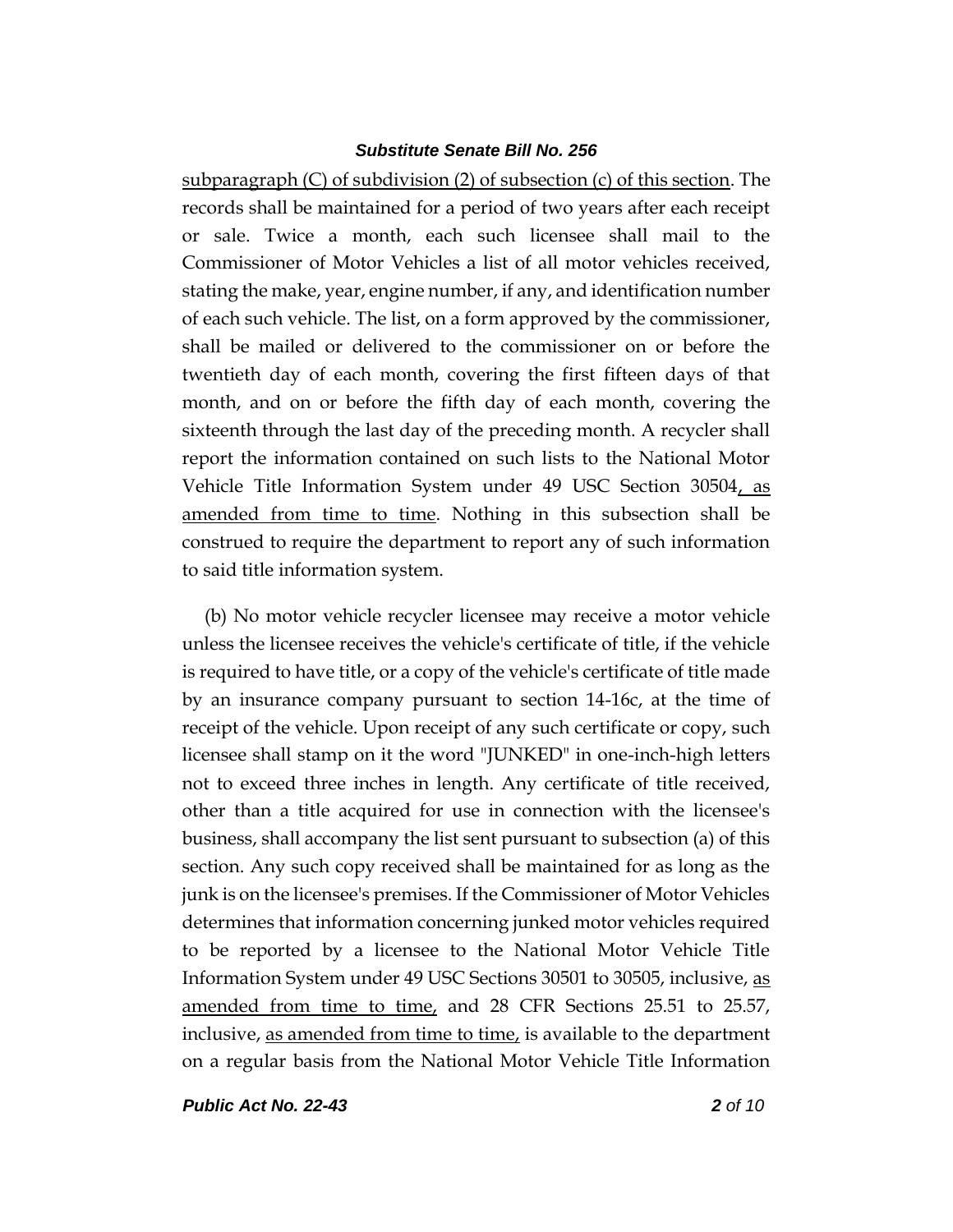System, the commissioner may discontinue the requirement that a licensee submit to the department (1) a list of vehicles or parts received, in accordance with the provisions of subsection (a) of this section, and (2) certificates of title or copies of such certificates, in accordance with the provisions of this subsection.

(c) (1) No motor vehicle recycler licensee may receive a catalytic converter of a motor vehicle unless **[**the licensee, at the time of receipt, obtains from the seller (1) proof of ownership of such motor vehicle, or (2) proof that the seller is an authorized agent of the owner of such motor vehicle**]** such catalytic converter is attached to a motor vehicle that such recycler receives in compliance with the provisions of this section.

(2) No motor vehicle recycler may sell or transfer a catalytic converter unless such recycler:

(A) Detaches such catalytic converter from a motor vehicle received by such recycler in compliance with the provisions of this section;

(B) Affixes or writes a stock number on such converter; and

(C) Creates a written record, with one copy of such record retained by such recycler and one copy provided to the purchaser or transferee, that includes the name, address, telephone number and license number of such recycler, the vehicle identification number of the motor vehicle from which such catalytic converter was detached and the stock number of such catalytic converter.

(d) The Commissioner of Motor Vehicles may adopt regulations, in accordance with chapter 54, concerning the records required by this section.

(e) The commissioner may, after notice and hearing, impose a civil penalty of not less than one hundred dollars nor more than five hundred dollars for each offense on any person, firm or corporation who violates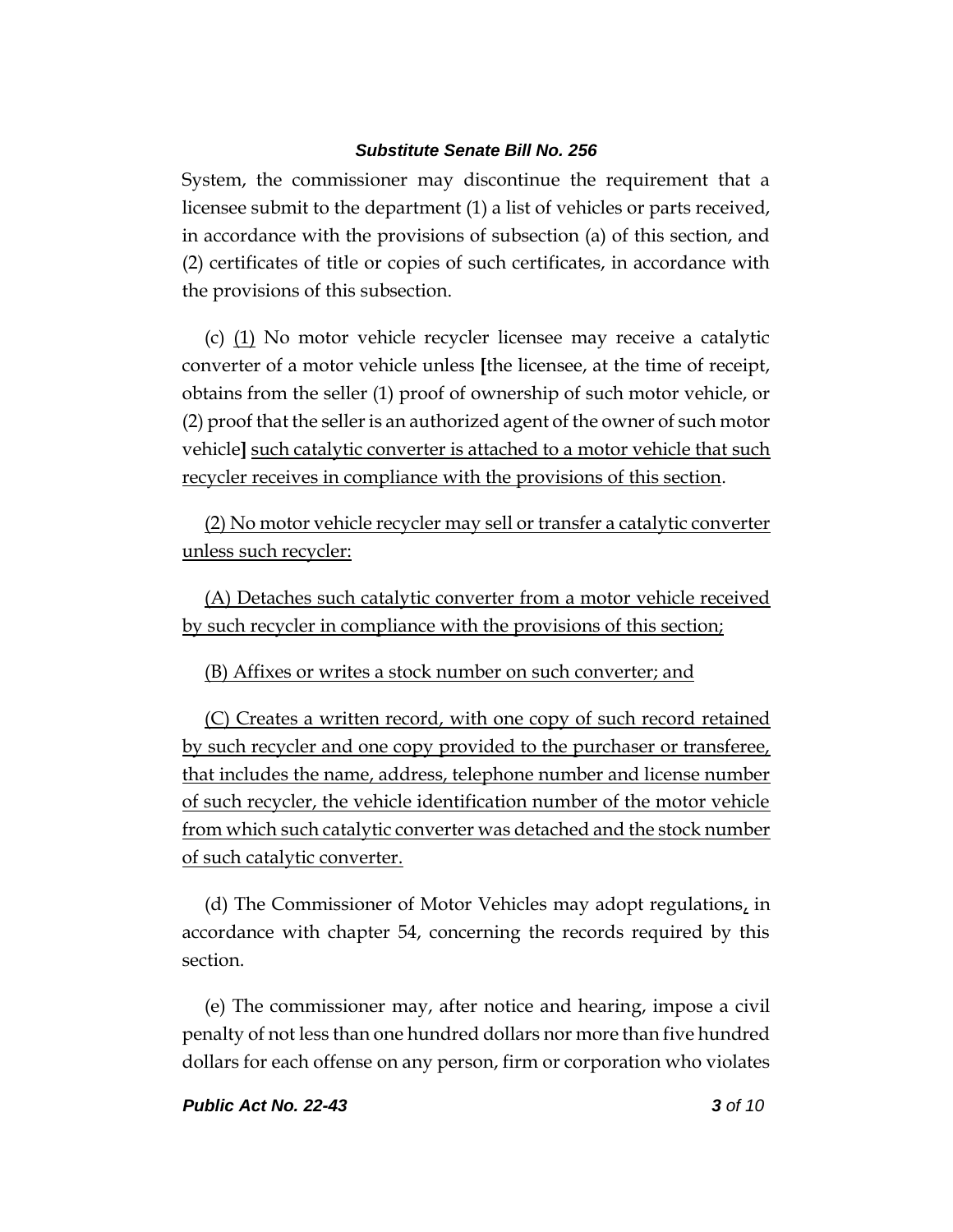the provisions of this section.

Sec. 2. Section 21-11a of the general statutes is repealed and the following is substituted in lieu thereof (*Effective July 1, 2022*):

(a) A scrap metal processor, as defined in section 14-67w, shall record, for all loads of scrap metal purchased or received by such processor, a description of such scrap metal, the weight of such metal, the price paid for such metal and the identification of the person who delivered such metal. Such scrap metal processor shall take a photograph of the motor vehicle delivering such scrap metal, including the **[**license**]** number plate of such vehicle. Such scrap metal processor shall not be required to segregate scrap metal it receives from other materials on its premises and hold the same for five days except for wire or cable that could be used in the transmission of telecommunications or data or scrap equipment, wire or cable that could be used in the transmission or distribution of electricity by an electric distribution company unless purchased from (1) a person licensed pursuant to section 29-402 to engage in the business of demolition of buildings, or (2) a person who has already segregated such scrap metal pursuant to this chapter and such person provides such scrap metal processor with a written statement affirming such segregation. Upon receipt of a load of scrap metal that contains wire or cable that could be used in the transmission of telecommunications or data or scrap equipment, wire or cable that could be used in the transmission or distribution of electricity by an electric distribution company, such scrap metal processor shall take a photograph of the motor vehicle delivering such scrap metal, including the **[**license**]** number plate of such vehicle, and of such load of scrap metal. Upon receipt of wire or cable that could be used in the transmission of telecommunications or data or scrap equipment, wire or cable that could be used in the transmission or distribution of electricity by an electric distribution company, such scrap metal processor shall make a copy of the certificate of registration of such vehicle, record a

*Public Act No. 22-43 4 of 10*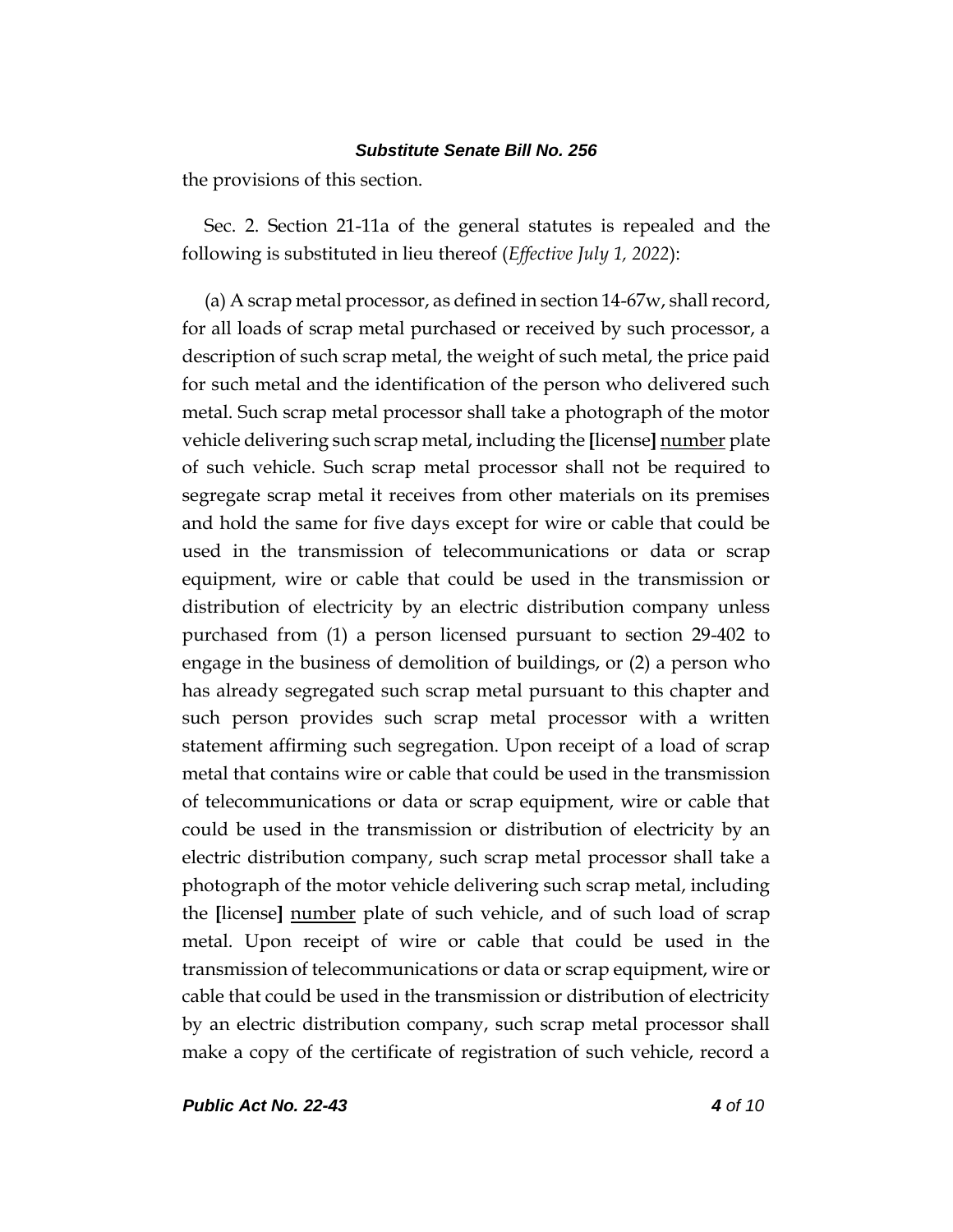description of the material received, and record a statement as to the location from which the material came. Upon receipt of a load of scrap metal that contains materials, equipment or parts used in the construction, operation, protection or maintenance of a railroad rightof-way, such scrap metal processor shall take a photograph of the motor vehicle delivering such scrap metal, including the **[**license**]** number plate of such vehicle and of such load of scrap metal. Upon receipt of a load of scrap metal that contains materials, equipment or parts used in the construction, operation, protection or maintenance of a railroad rightof-way, such scrap metal processor shall make a copy of the certificate of registration of such vehicle, record a description of the material received and record a statement as to the location from which the material came.

(b) The scrap metal processor shall maintain the documents, photographs and other records required under subsection (a) of this section in good condition and shall retain such records for a period of not less than two years. Such records shall be open for inspection by law enforcement officials upon request during normal business hours.

(c) A scrap metal processor, junk dealer or junk yard owner or operator shall immediately notify a municipal law enforcement authority in the municipality in which such scrap metal processor, junk dealer or junk yard is located of the name, if known, and motor vehicle **[**license**]** number plate, **[**number,**]** if available, of any person offering to sell a bronze statue, plaque, historical marker, cannon, cannon ball, bell, lamp, lighting fixture, lamp post, architectural artifact or similar item to such scrap metal processor, junk dealer or junk yard owner or operator.

(d) No scrap metal processor, junk dealer or junk yard owner or operator may purchase or receive a stainless steel or aluminum alloy beer or other beverage keg container if such container is marked with an indicia of ownership of any person or entity other than the person or entity presenting such container for sale. For purposes of this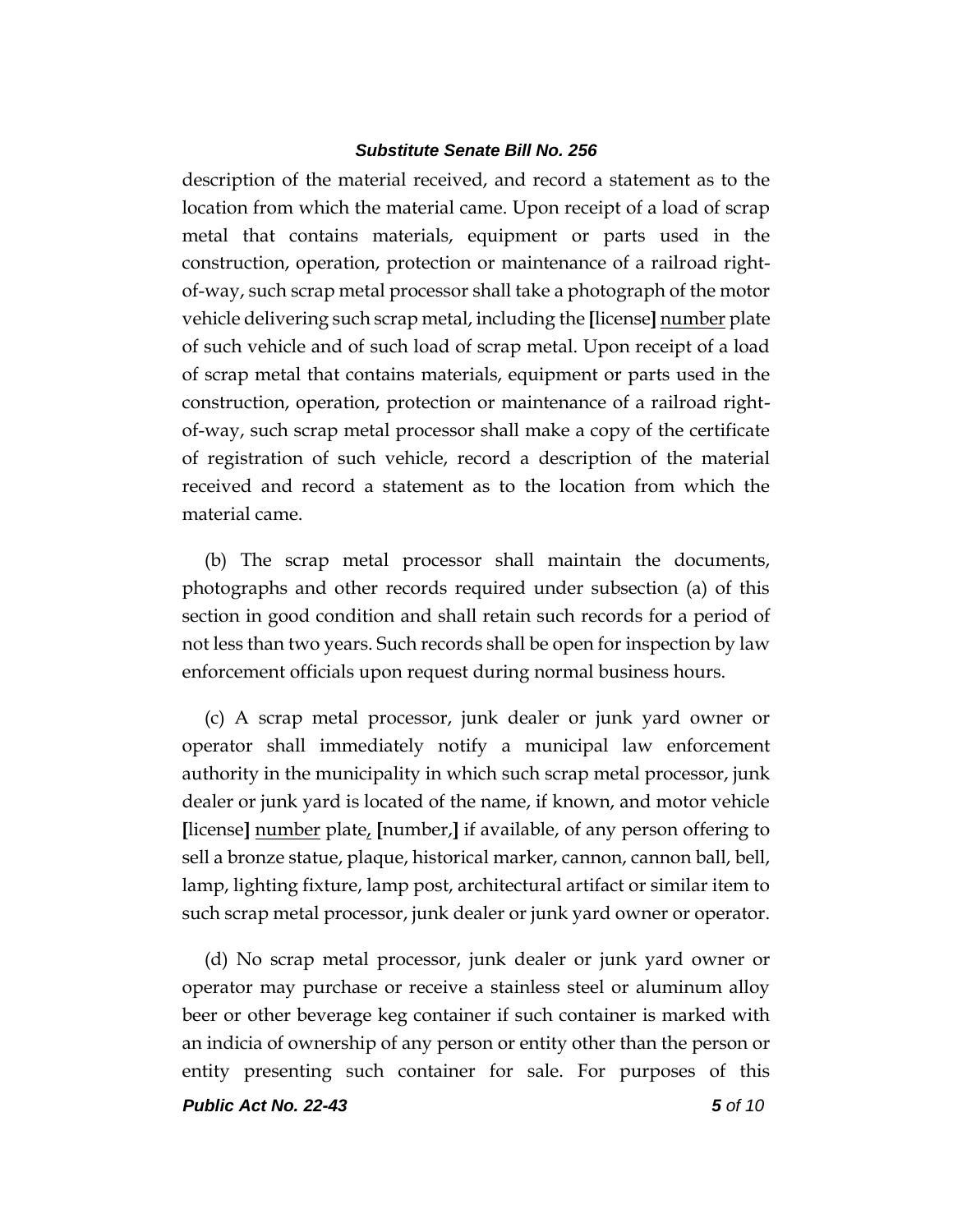subsection, "indicia of ownership" means words, symbols or a registered trademark printed, stamped, etched, attached or otherwise displayed on such container that identify the owner of such container.

(e) No scrap metal processor, junk dealer or junk yard owner or operator may purchase or receive any property that such scrap metal processor, junk dealer or junk yard owner or operator suspects or has reasonable cause to believe is municipal property unless the person delivering such property presents at the time of delivery a letter on the letterhead of the municipality authorizing such purchase or receipt and signed by either (1) the chief executive officer of the municipality, or (2) the head of the municipal department responsible for maintaining such public property. The scrap metal processor, junk dealer or junk yard owner or operator shall send any moneys paid for such municipal property to the official designated in the letter of authorization.

(f) (1) (A) Except as provided in subparagraphs (B) and (C) of this subdivision, no scrap metal processor, junk dealer or junk yard owner or operator may receive a catalytic converter of a motor vehicle that is not attached to such motor vehicle unless such processor, dealer, owner or operator, at the time of receipt:

(i) Records the place and date of the transaction, a description of the catalytic converter, including item type and identification number, if any, and the amount paid for the catalytic converter;

(ii) Records a description of the seller and the seller's name, residence address and motor vehicle operator's license or identity card number or, if the seller is a business, the name, address and telephone number of the business;

(iii) Records the number plate of the motor vehicle used to transport the catalytic converter to the licensee;

*Public Act No. 22-43 6 of 10* (iv) Obtains from the seller a statement (I) that the seller is the owner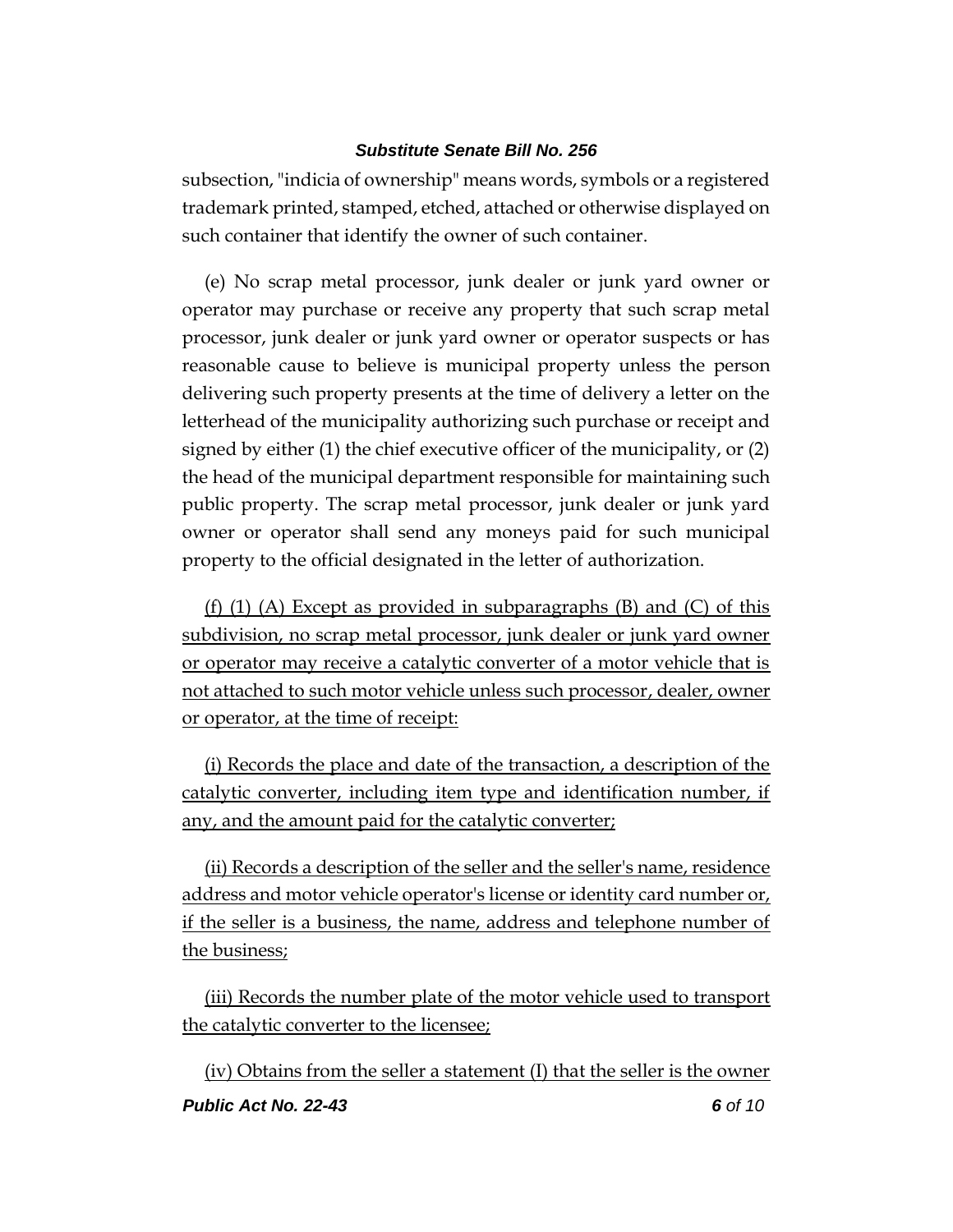of such catalytic converter, or (II) identifying the name of the person from whom the seller obtained the catalytic converter, as shown on a signed transfer document; and

(v) Takes a clear photograph or video of the seller, the motor vehicle operator's license or identity card of the seller and the catalytic converter.

(B) No scrap metal processor, junk dealer or junk yard owner or operator may receive a catalytic converter of a motor vehicle that is not attached to such motor vehicle from a motor vehicle recycler unless:

(i) Such catalytic converter has a stock number affixed to or written on such converter by such recycler, and

(ii) At the time of receipt, such processor, dealer, owner or operator (I) receives a written statement on such recycler's letterhead that includes the stock number of the catalytic converter and the vehicle identification number of the motor vehicle from which such catalytic converter was detached, provided a single written statement may be used for a transaction involving more than one catalytic converter, and (II) takes a clear photograph or video of the employee of such recycler who is transferring the catalytic converter and such employee's motor vehicle operator's license or identity card.

(C) No scrap metal processor, junk dealer or junk yard owner or operator may receive a catalytic converter of a motor vehicle that is not attached to such motor vehicle from a motor vehicle repair shop unless:

(i) Such catalytic converter was removed from a motor vehicle that was serviced by such shop,

(ii) Such catalytic converter has a stock number affixed to or written on such converter by such shop, and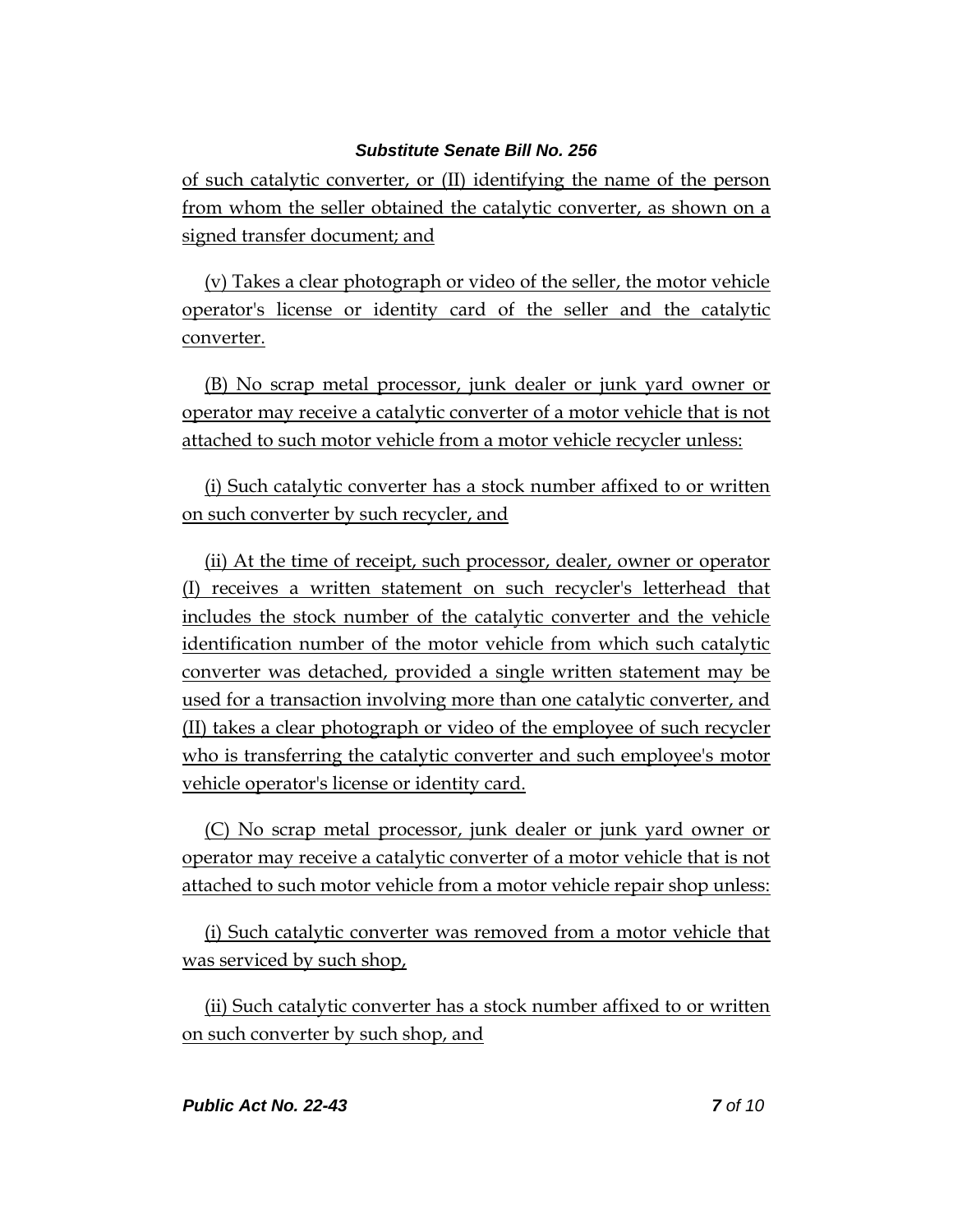(iii) At the time of receipt, such processor, dealer, owner or operator (I) receives a written statement on such shop's letterhead that includes the stock number affixed to or written on such converter, information on the motor vehicle from which such catalytic converter was detached, including the vehicle identification number and registration number, if applicable, of the motor vehicle and a receipt for the services performed on such motor vehicle, provided a single written statement may be used for a transaction involving more than one catalytic converter, and (II) takes a clear photograph or video of the employee of such shop who is transferring the catalytic converter and such employee's motor vehicle operator's license or identity card.

(2) A person selling a catalytic converter pursuant to subparagraph (A) of subdivision (1) of this subsection may sell only one catalytic converter to a scrap metal processor, junk dealer or junk yard owner or operator per day.

(3) A scrap metal processor, junk dealer or junk yard owner or operator may only pay a seller of a catalytic converter by check. If the seller is a motor vehicle recycler or motor vehicle repair shop, such check shall be payable to the motor vehicle recycler or motor vehicle repair shop. If the seller is not a motor vehicle recycler or motor vehicle repair shop, such processor, dealer, owner or operator shall either (A) send the check to the address provided by the seller in subparagraph  $(A)$ (ii) of subdivision (1) of this subsection, or (B) hold the check at such processor's, dealer's, owner's or operator's place of business for collection by the seller not earlier than the third business day after the date of the purchase of such catalytic converter by such processor, dealer, owner or operator.

(4) A scrap metal processor, junk dealer or junk yard owner or operator may only sell a catalytic converter that such processor, dealer, owner or operator received in compliance with the provisions of subdivision (1) of this subsection, and may sell such catalytic converters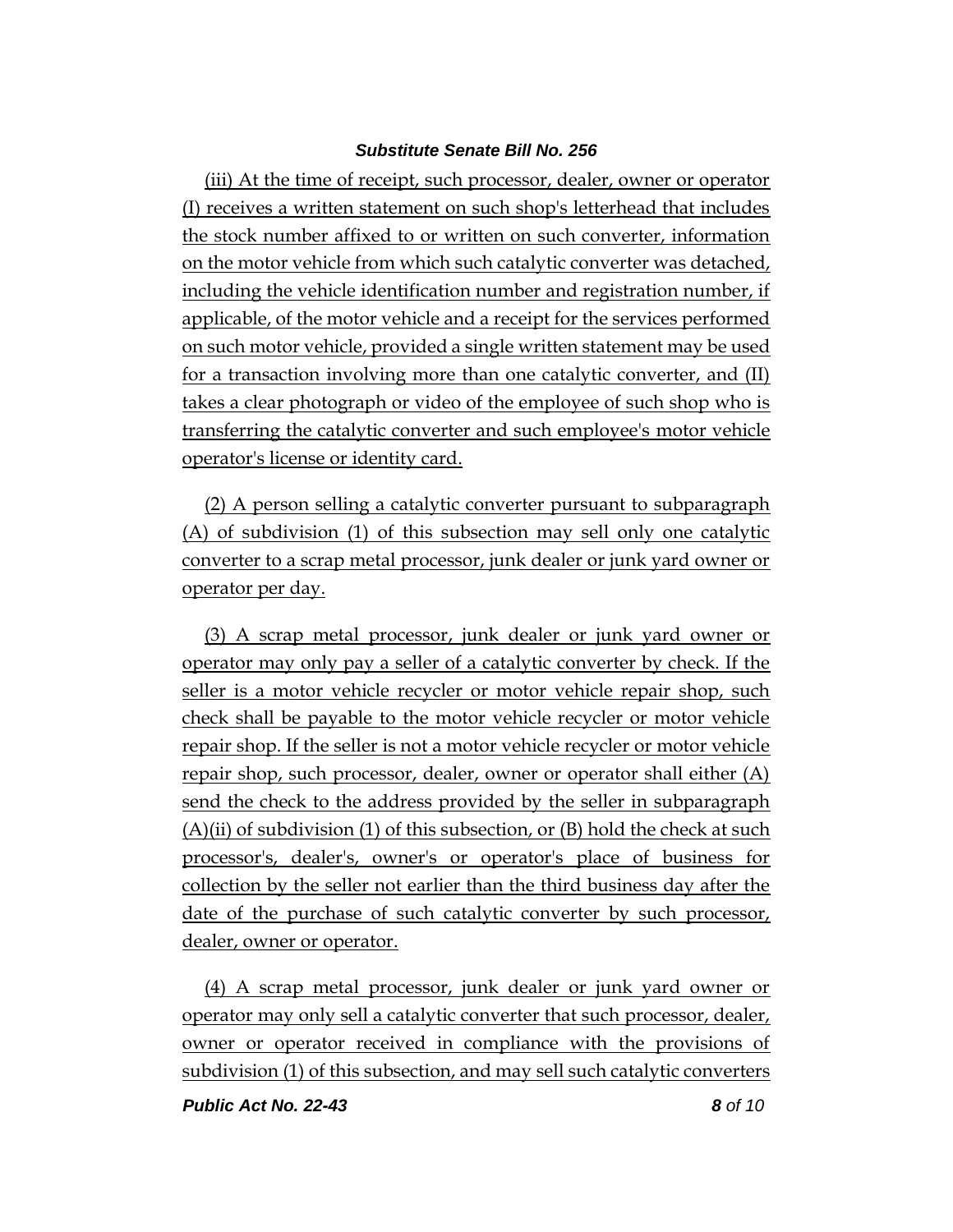without any limitation on the number that may be sold per day.

(5) Each scrap metal processor, junk dealer or junk yard owner or operator shall submit to the Department of Emergency Services and Public Protection, on a weekly basis or more frequently as determined by the Commissioner of Emergency Services and Public Protection upon consideration of the volume and nature of the business, a sworn statement of such processor's, dealer's, owner's or operator's catalytic converter transactions, (A) describing the property received, (B) setting forth the nature and terms of each transaction, and (C) identifying the name and address of the motor vehicle recycler or motor vehicle repair shop from which the property was received, or identifying the name and residence address and providing a description of the person from whom the property was received. Such statement shall be in an electronic format prescribed by the commissioner. The commissioner may grant an exemption from the requirement of submitting such statement in electronic format for good cause shown. The commissioner shall include information submitted pursuant to this subsection in any database that stores information submitted pursuant to section 21-43.

(6) The Commissioner of Motor Vehicles shall adopt regulations, in accordance with chapter 54, concerning the creation and retention of documents and other records required by subdivision (1) of this subsection. Such documents and records shall be open for inspection by law enforcement officials upon request during normal business hours.

**[**(f)**]** (g) A scrap metal processor who has purchased scrap metal that is subsequently determined to have been stolen and is returned to the owner of such metal shall have a civil cause of action against the person from whom such metal was purchased.

 $[(g)]$  (h) A first violation of **[**subsection (a), (b), (c), (d) or (e)**]** any provision of subsections (a) to (e), inclusive, of this section shall be a class C misdemeanor. A second violation of any provision of said